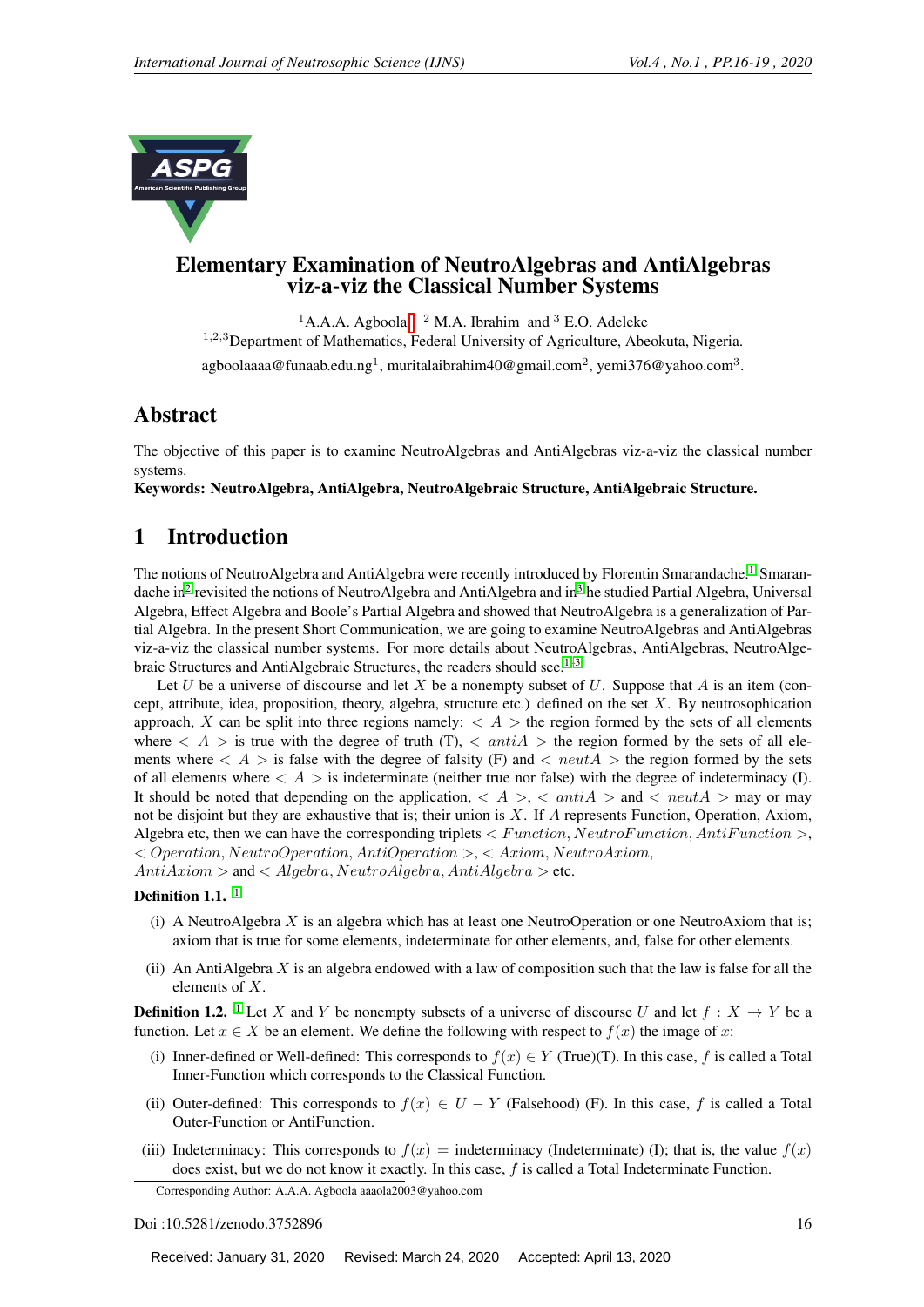### 2 Subject Matter

In what follows, we will consider the classical number systems  $N, \mathbb{Z}, \mathbb{Q}, \mathbb{R}, \mathbb{C}$  of natural, integer, rational, real and complex numbers respectively and noting that  $\mathbb{N} \subseteq \mathbb{Z} \subseteq \mathbb{Q} \subseteq \mathbb{R} \subseteq \mathbb{C}$ . Let  $+,-, \times, \div$  be the usual binary operations of addition, subtraction, multiplication and division of numbers respectively. Using elementary approach, we will examine whether or not the abstract systems  $(\mathbb{N}, *), (\mathbb{Z}, *), (\mathbb{Q}, *), (\mathbb{R}, *), (\mathbb{C}, *)$ are NeutroAlgebras or and AntiAlgebras where  $* = +, -, \times, \div$ .

(1) Let  $X = N$ .

- (i) It is clear that  $(X, +)$  and  $(X, \times)$  are neither NeutroAlgebras nor AntiAlgebras.
- (ii) For some  $x, y \in X$ ,  $x y \in X$  (True) (Inner) or  $x y \notin X$  (False) (Outer). However, for all  $x, y \in X$  with  $x \leq y, x - y \notin X$  (False) (Outer) and for all  $x, y \in X$  with  $x > y$ , we have  $x - y \in X$  (True) (Inner). This shows that – is a NeutroOperation over X and ∴  $(X, -)$ is a NeutroGroupoid. The operation – is not commutative for all  $x \in X$ . This shows that – is AntiCommutative over X. We claim that  $-$  is NeuroAssociative over X.

*Proof.* For  $x > y, z = 0$ , we have  $x - (y - z) = (x - y) - z$ , or  $x - y + 0 = x - y - 0 > 0$ (degree of Truth) (T). However, for  $x > y$ ,  $z \neq 0$ , we have  $x - (y - z) \neq (x - y) - z$  (degree of Falsehood) (F). For  $x < y$ ,  $c = 0$ , we have  $x - y + 0 = x - y - 0 < 0$  (degree of Indeterminacy) (I). This shows that  $-$  is NeutroAssociative and  $\therefore$   $(X, -)$  is a NeutroSemigroup.

(iii) For all  $x \in X$ ,  $x \div 1 \in X$  (True) (Inner). For some  $x, y \in X$ ,  $x \div y \notin X$  (False) (Outer). However, if x is a multiple of y including 1, then  $x \div y \in X$  (True) (Inner). This shows that  $\div$  is a NeutroOperation and therefore,  $(X, \div)$  is a NeutroGroupoid. It can be shown that  $\div$  is NeutroAssociative over X and therefore,  $(X, \div)$  is a NeutroSemigroup.

The equation  $ax = b$  is not solvable for some  $a, b \in X$ . However, if b is a multiple of a including 1, then the equation is solvable and the solution is called a NeutroSolution. Also, the equation  $acx^2 + bd =$  $(ad + bc)x$  is not solvable for some a, b, c,  $d \in X$ . However, if b is a multiple of a including 1 and c is a multiple of  $d$  including 1, the equation is solvable and the solutions are called NeutroSolutions.

Let  $\circ$  be a binary operation defined for all  $x, y \in X$  by

$$
x \circ y = \begin{cases} 0 & \text{if } x = y \\ -\alpha & \text{if } x < y \\ -\beta & \text{if } x > y \end{cases}
$$

where  $\alpha, \beta \in \mathbb{N}$  such that  $\alpha \leq \beta$ . It is clear that  $\circ$  is an AntiOperation on X and ∴  $(X, \circ)$  is an AntiAlgebra.

- (2) Let  $X = \mathbb{Z}$ .
	- (i)  $(X, +)$  and  $(X, \times)$  are neither NeutroAlgebras nor AntiAlgebras.
	- (ii) For all  $x, y, z \in X$  such that  $x, y = 0, 1$ , we have  $x y = y x = 0 \in X$  (True), otherwise for other elements, the result is False (Outer) so that  $-$  is NeutroCommutative over X. However, if  $x, y, z = 0$ , then  $x-(y-z) = (x-y)-z = 0 \in X$  (True), otherwise for other elements, the result is False and consequently,  $-$  is NeutroAssociative over X and hence  $(X, -)$  is a NeutroSemigroup.
	- (iii) For all  $x \in X$ ,  $x \div \pm 1 \in X$  (True) (Inner). For all  $x \in X$ ,  $x \div 0 = indeterminate$  (Indeterminacy). For some  $x, y \in X$ ,  $x \div y \notin X$  (False) (Outer) however, if x is a multiple of y including  $\pm 1$ , then  $x \div y \in X$  (True) (Inner). This shows that  $\div$  is a NeutroOperation over X and ∴  $(X, \div)$ is a NeutroGroupoid. It can also be shown that  $(X, \div)$  is a NeutroSemigroup.

The equation  $ax = b$  is not solvable for some  $a, b \in X$ . If  $a = 0$ , the solution is indeterminate (Indeterminacy). However, if b is a multiple of a including  $\pm 1$ , then the equation is solvable and the solution is called a NeutroSolution. Also, the equation  $acx^2 + (ad - bc)x - bd = 0$  is not solvable for some  $a, b, c, d \in X$ . However, if b is a multiple of a including  $\pm 1$  and c is a multiple of d including  $\pm 1$ , the equation is solvable and the solutions are called NeutroSolutions.

For all  $x, y \in X$ , let ∘ be a binary operation defined by  $x \circ y = \ln(xy)$ . If  $x, y = 0$ , we have  $x \circ y =$ indeterminate (Indeterminacy) (I). If  $x > 0, y < 0$ , we have  $x \circ y =$  indeterminate (Indeterminacy) (I). If  $x > 0, y > 0$ , we have  $x \circ y =$  False (F) except when  $x = y = 1$ . These show that  $\circ$  is a NeutroOperation over X and ∴  $(X \circ)$  is a NeutroAlgebra.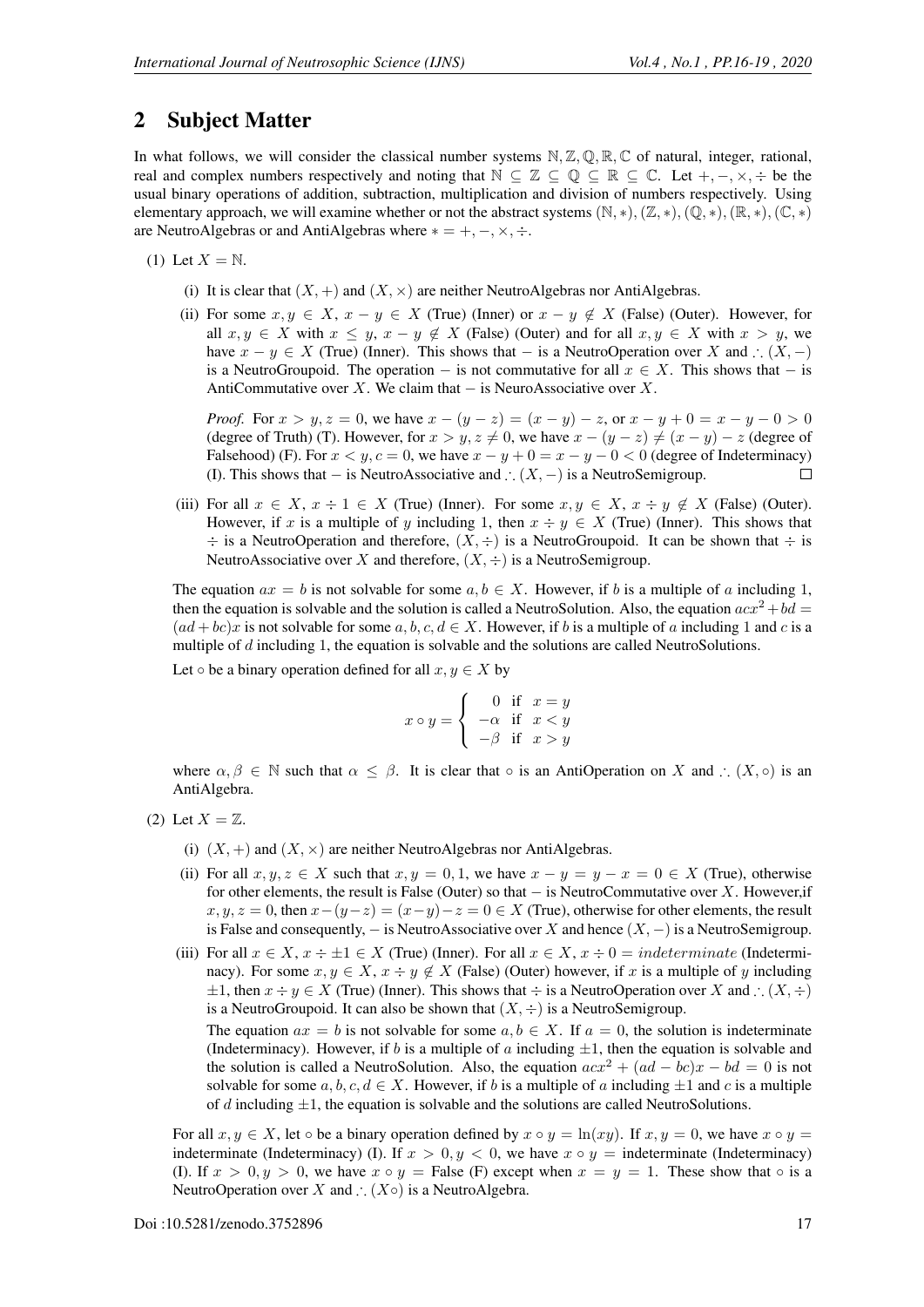Let  $\circ$  be a binary operation defined for all  $x, y \in X$  by

$$
x \circ y = \begin{cases} -1/2 & \text{if } x < y \\ 1/2 & \text{if } x > y \end{cases}
$$

It is clear that  $\circ$  is an AntiOperation on X and ∴  $(X, \circ)$  is an AntiAlgebra.

(3) Let 
$$
X = \mathbb{Q}
$$
.

- (i)  $(X, +)$  and  $(X, \times)$  are neither NeutroAlgbras nor AntiAlgebras.
- (ii) For all  $x, y, z \in X$  such that  $x, y, z = 1$ , we have  $x y = y x = 0 \in X$  (True), otherwise for other elements, the result is False so that – is NeuroCommutative over X. Also, if  $x, y, z = 0$ , then  $x - (y - z) = (x - y) - z = 0 \in X$  (True), otherwise for other elements, the result is False and consequently,  $-$  is NeutroAssociative over X and  $(X, -)$  is a NeutroSemigroup.
- (iii) For all  $0 \neq x, y \in X$ ,  $x \div y \in X$  (True) (Inner) but for all  $x \in X$ ,  $x \div 0 =$  indeterminate (Indeterminacy). ∴  $(X, \div)$  is a NeutroAlgebra which we call a NeutroField.

For all  $x, y \in X$ , let  $\circ$  be a binary operation defined by  $x \circ y = e^{x \div y}$ . If  $x, y = 0$ , we have  $x \circ y = 0$ indeterminate (Indeterminacy) (I). If  $x > 0$ ,  $y = 0$ , we have  $x \circ y =$  indeterminate (Indeterminacy) (I). If  $x > 0, y > 0$ , we have  $x \circ y =$  False (F). These show that  $\circ$  is a NeutroOperation over X and ∴ (X $\circ$ ) is a NeutroAlgebra.

Let  $\circ$  be a binary operation defined for all  $x, y \in X$  by

$$
x \circ y = \begin{cases} -e & \text{if } x \le y \\ e & \text{if } x \ge y \end{cases}
$$

where e is the base of Naperian Logarithm. It is clear that  $\circ$  is an AntiOperation on X and ∴  $(X, \circ)$  is an AntiAlgebra.

- (4) Let  $X = \mathbb{R}$ .
	- (i)  $(X, +)$  and  $(X, \times)$  are neither NeutroAlgebras nor PartialAlgebras.
	- (ii) For all  $x, y \in X$  such that  $x, y = 0, \pm 1$ , we have  $x y = y x = 0 \in X$  (True), otherwise for other elements, the result is False so that  $-$  is NeuroCommutative over X.
	- (iii) For all  $0 \neq x, y \in X$ ,  $x \div y \in X$  (True) (Inner) but for all  $x \in X$ ,  $x \div 0 =$  indeterminate (Indeterminacy). It can be shown that  $\div$  is NeutroAssociative over X. Hence,  $(X, \div)$  is a NeutroSemigroup and therefore, it is a NeutroAlgebra which we call a NeutroField.

Let  $\circ$  be a binary operation defined for all  $x, y \in X$  by

$$
x \circ y = \begin{cases} -\sqrt{-1} & \text{if } x \le y \\ \sqrt{-1} & \text{if } x \ge y \end{cases}
$$

It is clear that  $\circ$  is an AntiOperation on X and ∴  $(X, \circ)$  is an AntiAlgebra.

- (5) Let  $X = \mathbb{C}$ .
	- (i)  $(X,+)$  and  $(X, \times)$  are neither NeutroAlgebras nor AntilAlgebras.
	- (ii) For all  $z, w \in X$  such that  $z, w = 0, \pm i$ , we have  $z w = w z = 0 \in X$  (True), otherwise for other elements, the result is False so that  $-$  is NeutroCommutative over X.
	- (iii) For all  $0 \neq z, w \in X$ ,  $z \div w \in X$  (True) (Inner) but for all  $z \in X$ ,  $z \div 0 =$  indeterminate (Indeterminacy). Therefore,  $(X, \div)$  is a NeutroAlgebra which we call a NeutroField.

Let  $\circ$  be a binary operation defined for all  $z, w \in X$  by

$$
z \circ w = \begin{cases} i & \text{if} \quad |z| = |w| \\ j & \text{if} \quad |z| \le |w| \\ k & \text{if} \quad |z| \ge |w| \end{cases}
$$

where  $ijk = -1$ . It is clear that  $\circ$  is an AntiOperation on X and ∴  $(X, \circ)$  is an AntiAlgebra.

**Theorem 2.1.** *For all prime number*  $n \geq 2$ ,  $(\mathbb{Z}_n, +, \times)$  *is a NeutroAlgebra called a NeutroField.* 

*Proof.* Suppose that  $n \geq 2$  is a prime number. Clearly, 1 is the multiplicative identity element in  $\mathbb{Z}_n$ . For all  $0 \neq x \in \mathbb{Z}_n$ , there exist a unique  $y \in \mathbb{Z}_n$  such that  $x \times y = 1$  (True) (T). However, for  $0 = x \in \mathbb{Z}_n$ , there does not exist any unique  $y \in \mathbb{Z}_n$  such that  $x \times y = 1$  (False) (F). This shows that  $(\mathbb{Z}_n, \times)$  is a NeutroGroup. Since  $(\mathbb{Z}_n, +)$  is an abelian group, it follows that  $(\mathbb{Z}_n, +, \times)$  is a NeutroDivisionRing called a NeutroField.  $\Box$